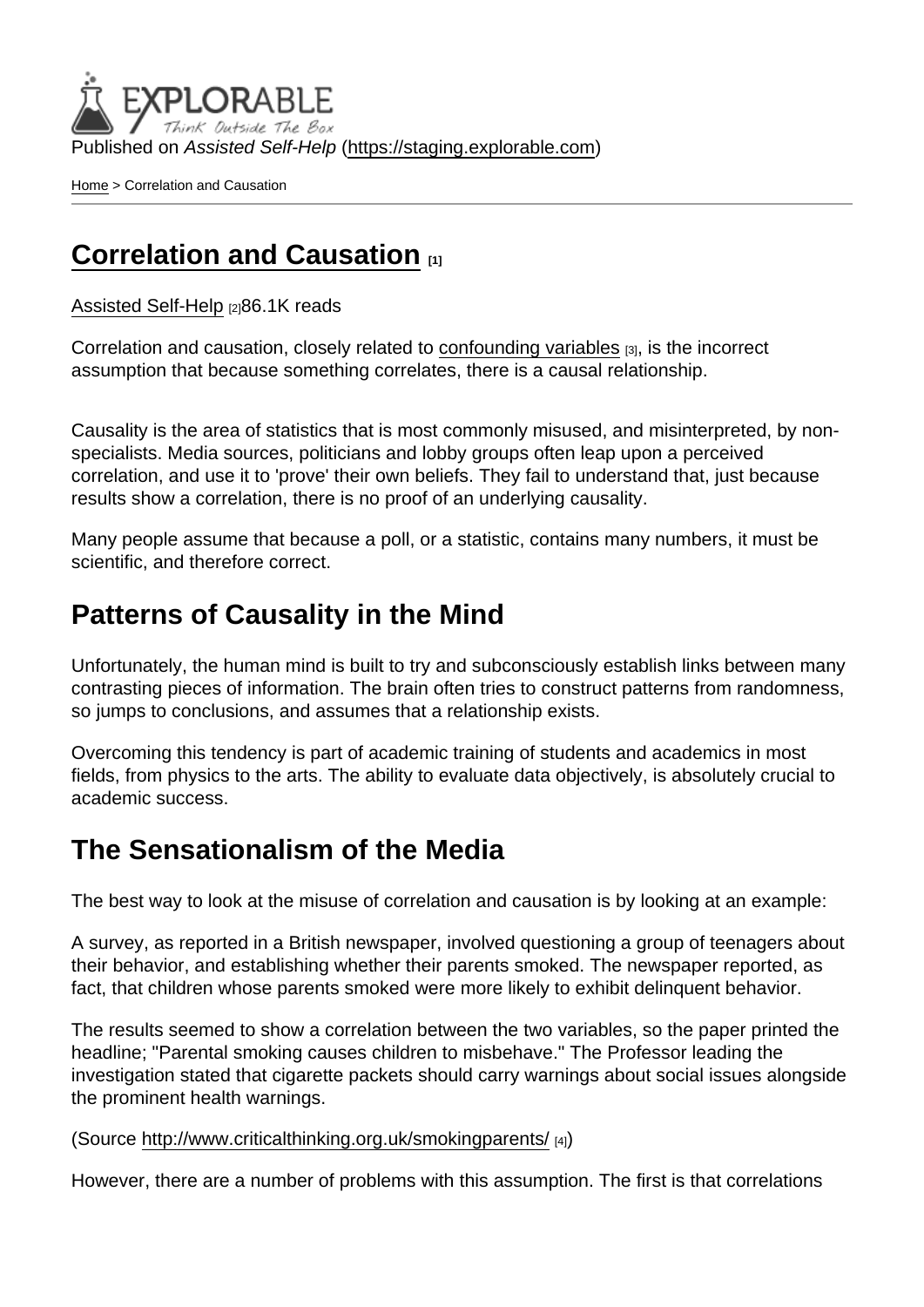can often work in reverse. For example, it is perfectly possible that the parents smoked because of the stress of looking after delinquent children.

Another cause may be that social class causes the correlation; the lower classes are usually more likely to smoke and are more likely to have delinquent children. Therefore, parental smoking and delinquency are both symptoms of the problem of poverty and may well have no direct link between them.

#### Third Variable

Image not found or type unknown

# Emotive Bias Influences Causality

This example highlights another reason behind [correlation and causation](http://en.wikipedia.org/wiki/Correlation_does_not_imply_causation) [5] errors, because the Professor was strongly anti-smoking. He was hoping to find a link that would support his own agenda. This is not to say that his results were useless, because they showed that there is a root cause behind the problems of delinquency and the likelihood of smoking. This, however, is not the same as a [cause and effect relationship](https://staging.explorable.com/cause-and-effect)  $_{[6]}$ , and he allowed his emotions to cloud his judgment. Smoking is a very emotive subject, but academics must remain aloof and unbiased if [internal validity](https://staging.explorable.com/internal-validity)  $[7]$  is to remain intact.

## The Cost of Disregarding Correlation and Causation

The principle of incorrectly linking correlation and causation is closely linked to [post-hoc](https://staging.explorable.com/post-hoc-reasoning)  [reasoning](https://staging.explorable.com/post-hoc-reasoning) [8], where incorrect assumptions generate an incorrect link between two effects.

The principle of correlation and causation is very important for anybody working as a scientist or researcher. It is also a useful principle for non-scientists, especially those studying politics, media and marketing. Understanding causality promotes a greater understanding, and honest evaluation of the alleged facts given by pollsters.

Imagine an expensive advertising campaign, based around intense market research, where misunderstanding a correlation could cost a lot of money in advertising, production costs, and damage to the company's reputation.

## **Bibliography**

Coon, D. & Mitterer, J.O. (2009). Psychology: A Journey (4<sup>th</sup> Ed.). Belmont, CA: Cengage Learning

Kassin, S.M., Fein, S., Markus, H.R. (2011). Social Psychology, Belmont, CA: Wadsworth Cengage Learning

Kornblum, W. (2003). Sociology in a Changing World (6<sup>th</sup> Ed.). Belmont, CA: Wadsworth Cengage Learning